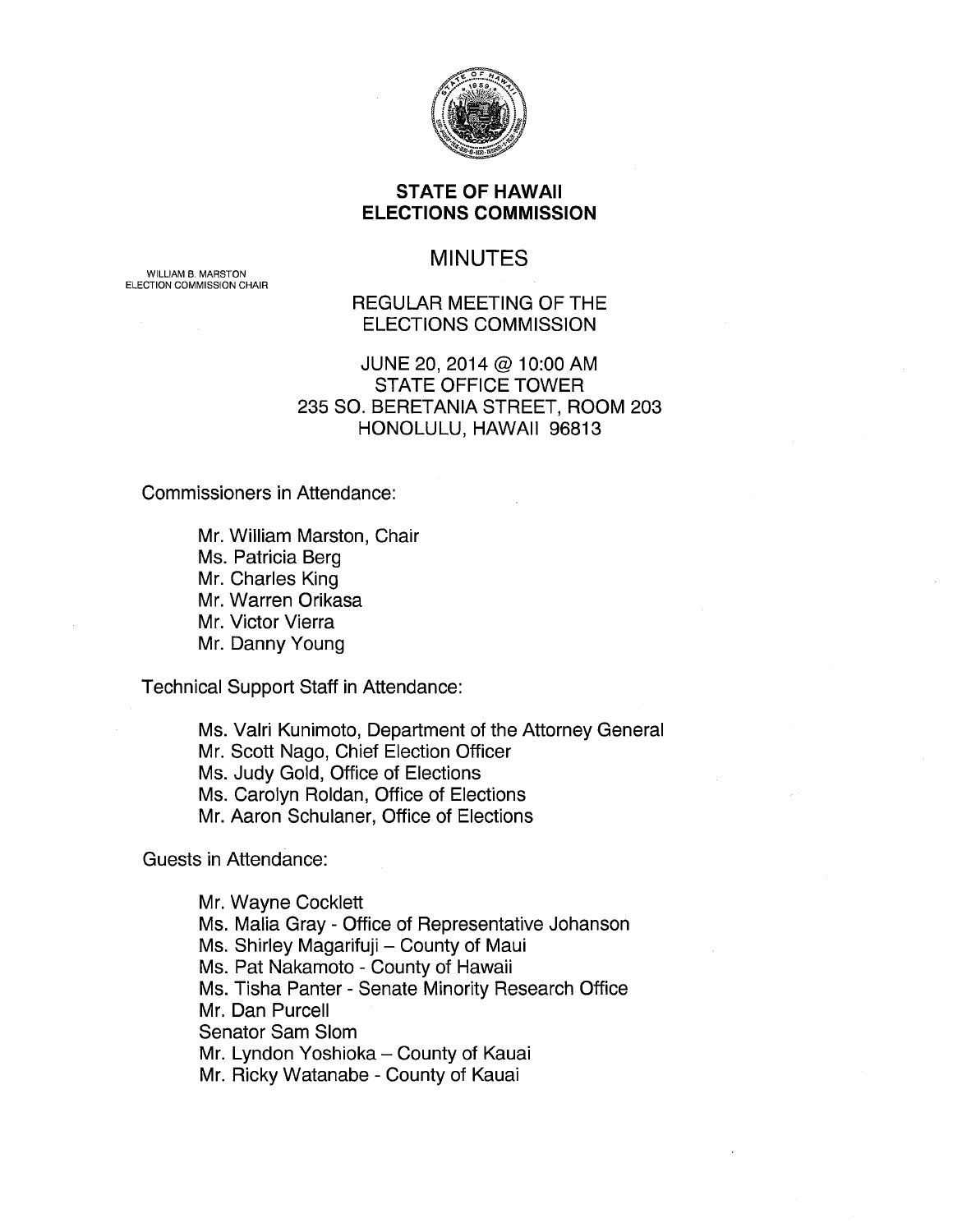### PROCEEDINGS

#### I. Call to Order

Chair Marston called the meeting to order at 10:00 a.m. on June 20, 2014 at the State Office Tower, Room 203.

II. Roll Call and Determination of a Quorum

Elections Commission Secretary conducted roll call. Commissioners Marshall, Kitaoka and Okazaki were not in attendance.

Ill. Approval of Minutes for the March 28, 2014 Elections Commission Meeting

With no corrections, Chair Marston asked for a motion to approve the minutes. Commissioner King moved that the minutes be approved, the motion was seconded by Commissioner Vierra and approved by the remaining Commissioners.

IV. Public Testimony- Any interested person may submit data, views or arguments on any agenda item

No public testimony was given.

#### V. Status Report from the Chief Election Officer

CEO Scott Nago reported that the Office of Elections has made a selection for the Statewide Voter Registration System. A total of six (6) vendors submitted proposals and BPro, Inc., based out of South Dakota, received the highest score. The final price is \$1 .6 million and the project is expected to be completed in time for the 2016 elections. Chair Marston asked what amount was appropriated by the State Legislature for this project and CEO Nago explained that federal Help America Vote Act (HAVA) funds will be used for this project. Chair Marston then asked if there will be any state funds used for this project and CEO Nago explained that state funds will be used in the subsequent years for the ongoing maintenance of the program.

Commissioner King asked how the scoring for this RFP was done. CEO Nago responded that criteria for scoring was included in the RFP. Commissioner Berg asked if there were any local companies that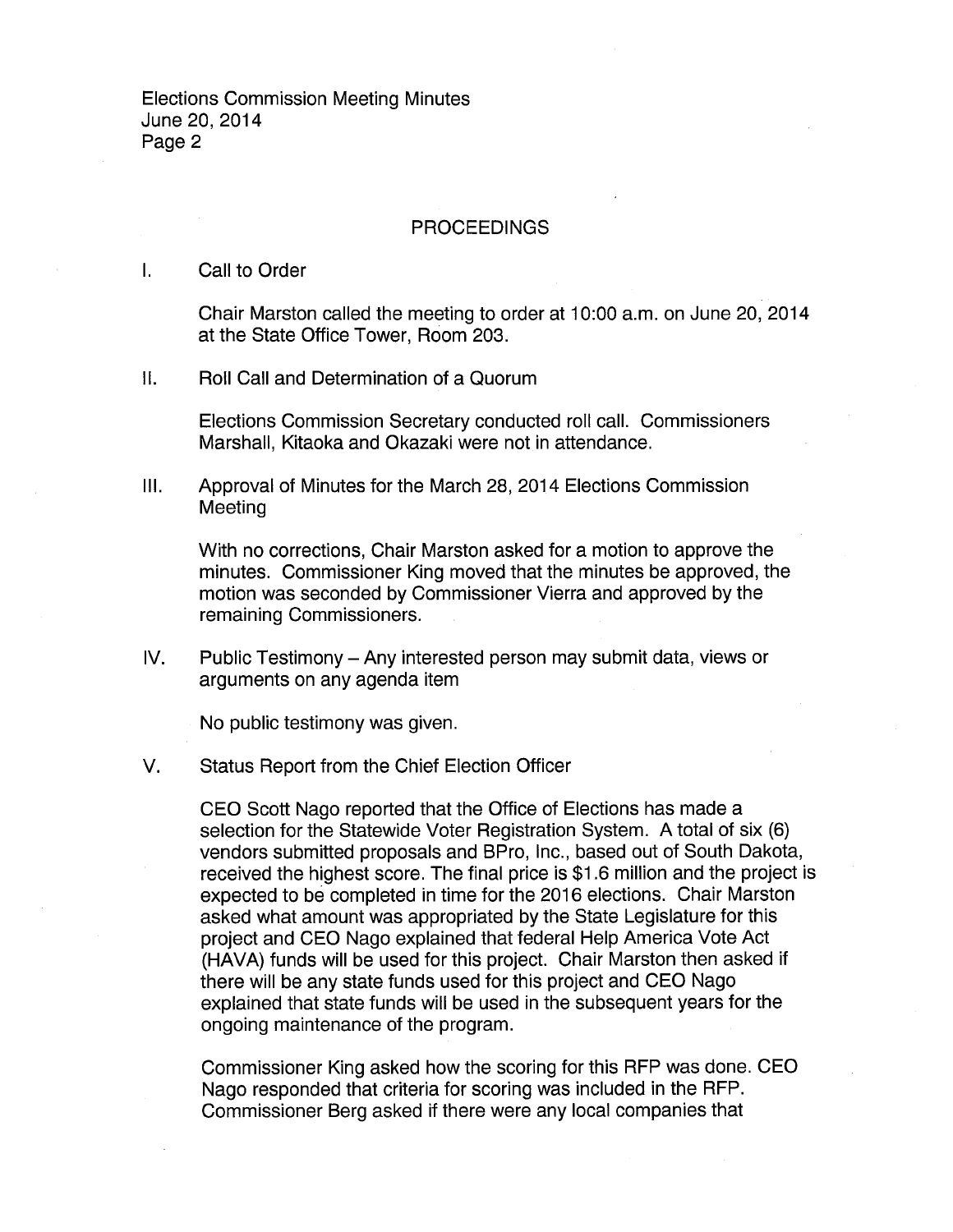> participated. CEO Nago responded yes but BPro, Inc. received the highest score.

CEO Nago reported that the 2014 election seasonal staff recruitment is almost completed. The OE is currently looking for one more clerical staff and the OE hotline, precinct operations, ballot operations, and counting center operations seasonal positions have all been filled.

Candidate Filing was closed on June 3rd. There was an issue with the nonpartisan candidates running for Governor because there are no nonpartisan candidates for the Lt. Governor's race. The OE appeared in Circuit Court to have the nonpartisan candidates for Governor removed from the ballot.

There is one (1) organization voicing interest in participating in the split shift pilot project, however, no commitment has been made. The OE is also continuing its recruitment for facility officials and poll workers for polling places. The Counting Center Operations has begun its training on the outer islands and they have also secured the three (3) Counting Center Managers.

CEO Nago then noted that the next item he will report on is listed as Agenda Item No. VIII. He asked if the Commission wanted him to continue reporting or wait until the agenda item is up for discussion. Chair Marston asked him to continue reporting.

CEO Nago reported that the OE is doing a variety of things to increase voter registration and voter turnout. One is that OE will be sending voter registration forms to households in targeted areas such as Kapahulu, McCully, Moiliili, Kalihi, Palama, lwilei, Chinatown, Waipahu, Kapolei, Makaha, Waialua and Helemano. OE has also created a Hawaii Votes Brochure to be used as a resource by Hawaii voters. This brochure will be sent to each household with a registered voter. The brochure will contain information on absentee voting, how to vote on primary election day and will also be printed in a multilingual version.

CEO Nago went on to report on the Young Voters Registration Program (YVRP). He noted that for school year 2013- 2014, a total of 3,445 voter registration forms were distributed to the State's high school seniors. Of these forms, a total of 372 were returned and a total of 13 schools participated. Commissioner Berg wanted to clarify that these forms were distributed to high school seniors and CEO Nago responded yes. Commissioner Berg then asked if these forms were set aside or were they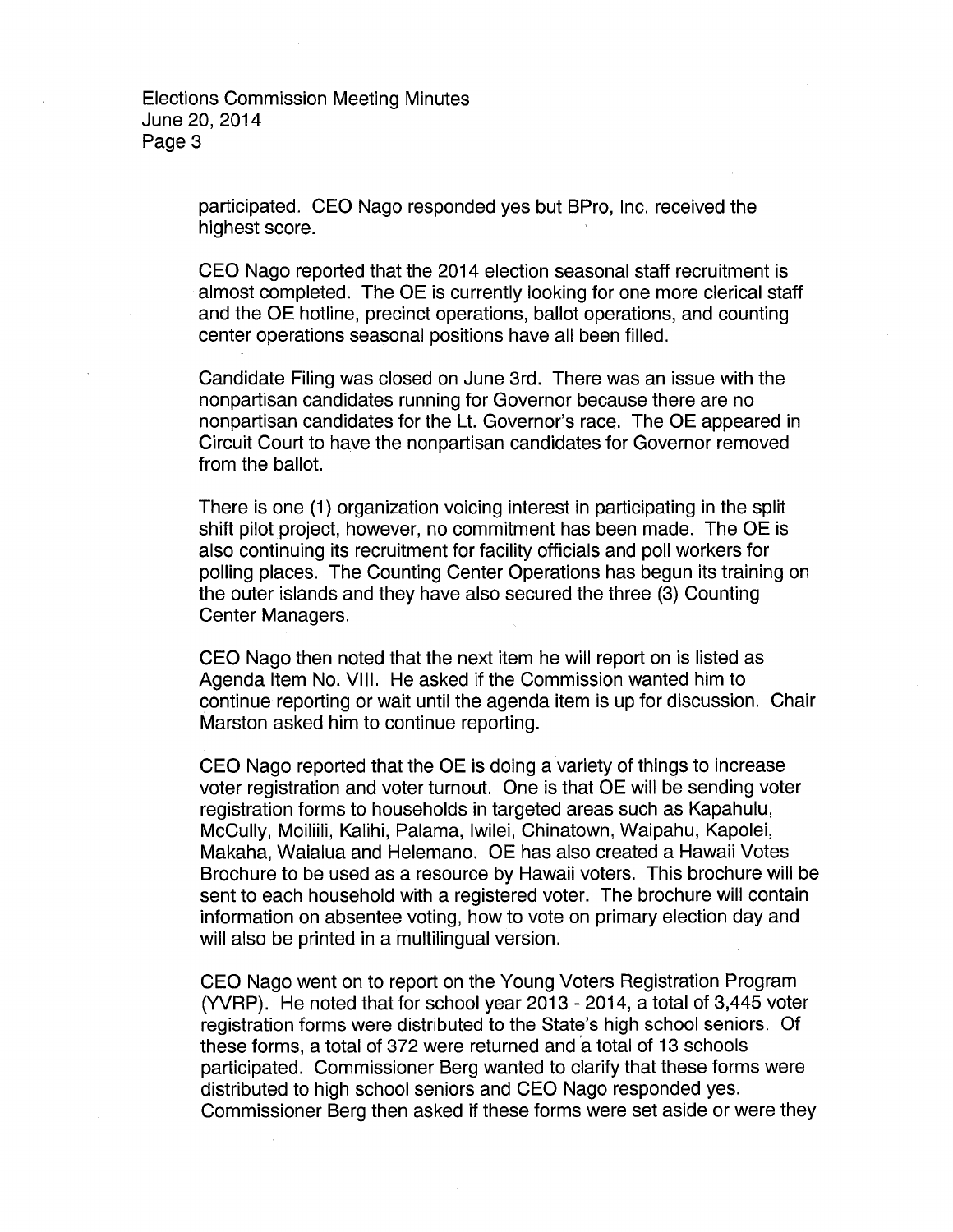> counted in the total number of registered voters. CEO Nago explained that the system is built so that the students will only be counted as registered voters when they turn 18 years of age. They are considered "pre-registered" until they turn 18 years of age. Commissioner King asked if the number of returned forms seemed low. CEO Nago responded that based on previous years, the number is about average. He noted that as mentioned in a previous meeting, the OE is working with the DOE Superintendent to find other ways of increasing this number.

> CEO Nago reported that the OE is currently running a 15 second Precinct Official recruitment ad on TV and a 30 second ad on the radio. These ads will run until the end of June. After that, additional ads will run for the primary election voter registration deadlines, single party primary, early voting and permanent absentee. This process will then be repeated for the General Election. Commissioner Young asked what other languages this information will be available in. CEO Nago responded that for Honolulu, it will be available in Chinese, llocano, and Japanese. He also noted that the languages are determined by the US Census data.

Commissioner Orikasa asked how the target areas for the voter registration form mail out was determined. CEO Nago responded that a study of the number of eligible voter population versus the number of actual registered voters was done and they found that there is a low number of registered voters in these target districts.

Commissioner Berg commented that she recently read the article in the Star Advertiser which covered the PEW report of the 2012 Elections. She noted that Hawaii dropped from 25th in the nation to 41st, basically due to low voter turnout and the ballot shortage situation. She also read other articles which referred to voters being registered in more than one state. She contacted her County Clerk's office, and was pleased that they took the time to explain what procedures are currently in place. Based on what she learned from them, she feels that a good job is being done to keep the voter rolls clean.

Chair Marston pointed out that in the minutes of the last meeting, it was noted that an RFP was put out for a voter education campaign. He asked if this RFP was actually put out and CEO Nago responded yes, however, the proposals that were returned were not reasonably priced so another avenue is being used to promote voter education beginning with the ads that are currently being aired.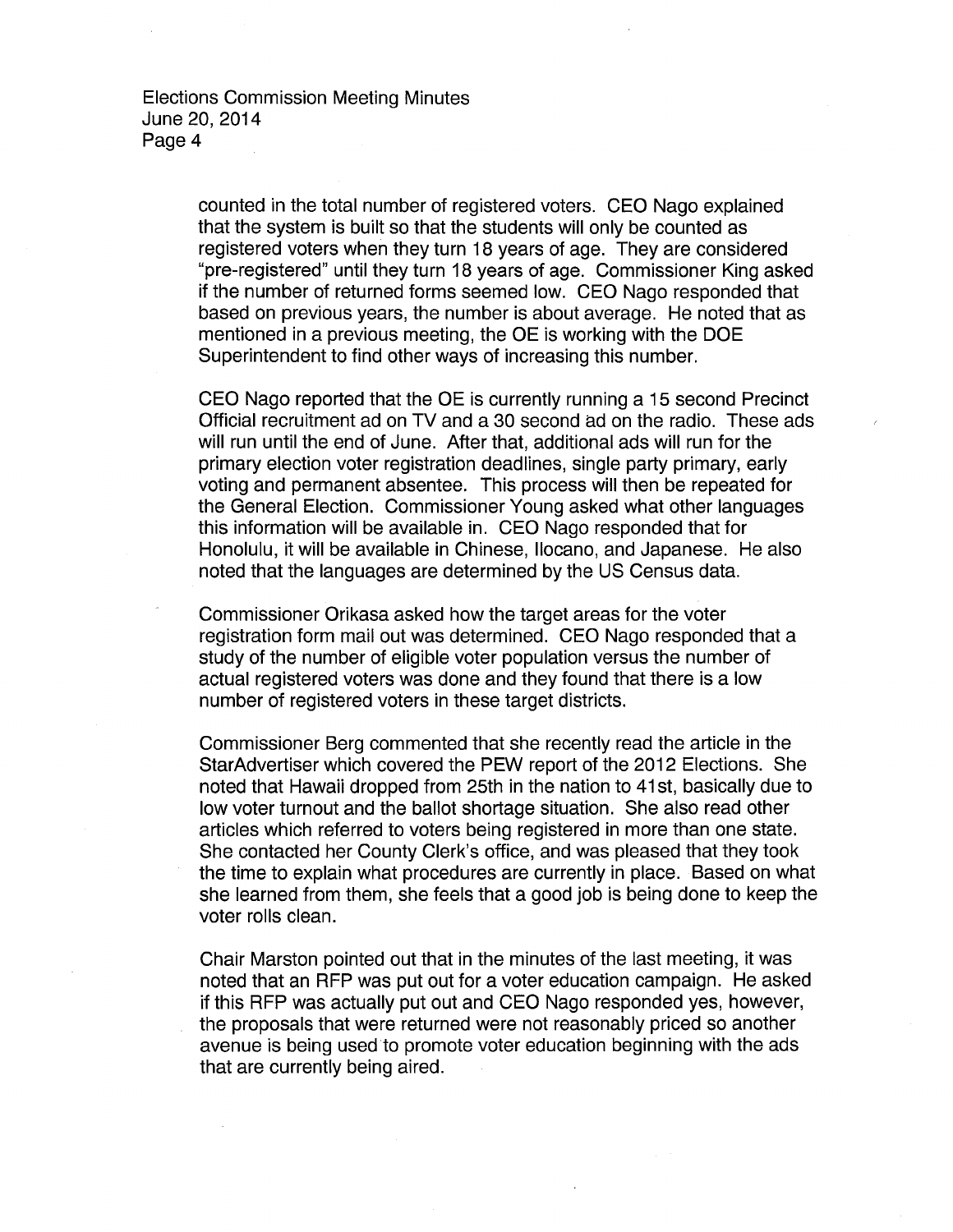Commissioner Berg noted that another point made by the PEW report was that certain voting information tools were missing from our webpage and she asked if that was going to be addressed. CEO Nago responded that most of the missing tools being referred to will be addressed when we assume responsibility for the Statewide Voter Registration System.

Commissioner Berg then asked if a tool is in place to notify the state that an individual is currently registered in, if he/she is registering to vote in this state. CEO Nago explained that the voter registration form has a section that asks if you are currently registered in another state. If that section is filled out, a notification is sent to that state to let them know that the individual is now registering to vote in our state. The opposite will also apply if an individual currently registered in our state is registering to vote in another state. This system works if the individual registering to vote is accurate in filling out this portion of the registration form.

Audience member Dan Purcell commented for the Commission that he was unable to hear the CEO during his testimony and feels that arrangements should be made so that the audience is able to hear him better.

Commissioner Orikasa asked where OE stood with the precinct official recruitment. CEO Nago responded that OE is currently at 60% filled and we are continuing to actively recruit. He also noted that state workers received a payroll message on their paystub today asking for election day workers. The OE is also receiving calls as a result of the commercials.

Commissioner Berg asked about the split shift pilot project for election day poll workers. CEO Nago explained that there are organizations that are looking at maximizing the benefits of working a split shift. He also noted that the Office of Elections will continue to do split shifts in future elections. Commissioner Berg asked that we try to use the split shift program to hold on to the more experienced workers which it was originally intended to do.

Commissioner Vierra asked if any efforts have been made to involve high school students in the voting process by having them fill out a mock ballot that resembles ballots used at the polls. CEO Nago responded that there is a program, not done by the OE, called Kids Vote that does something similar. CEO Nago commented that there is a "civics" component that is currently missing from the high school teaching program. The OE has asked the DOE to reinstate it in the curriculum since it would teach the importance of voting instead of just giving the student a registration form and asking them to register. Commissioner Vierra noted that if the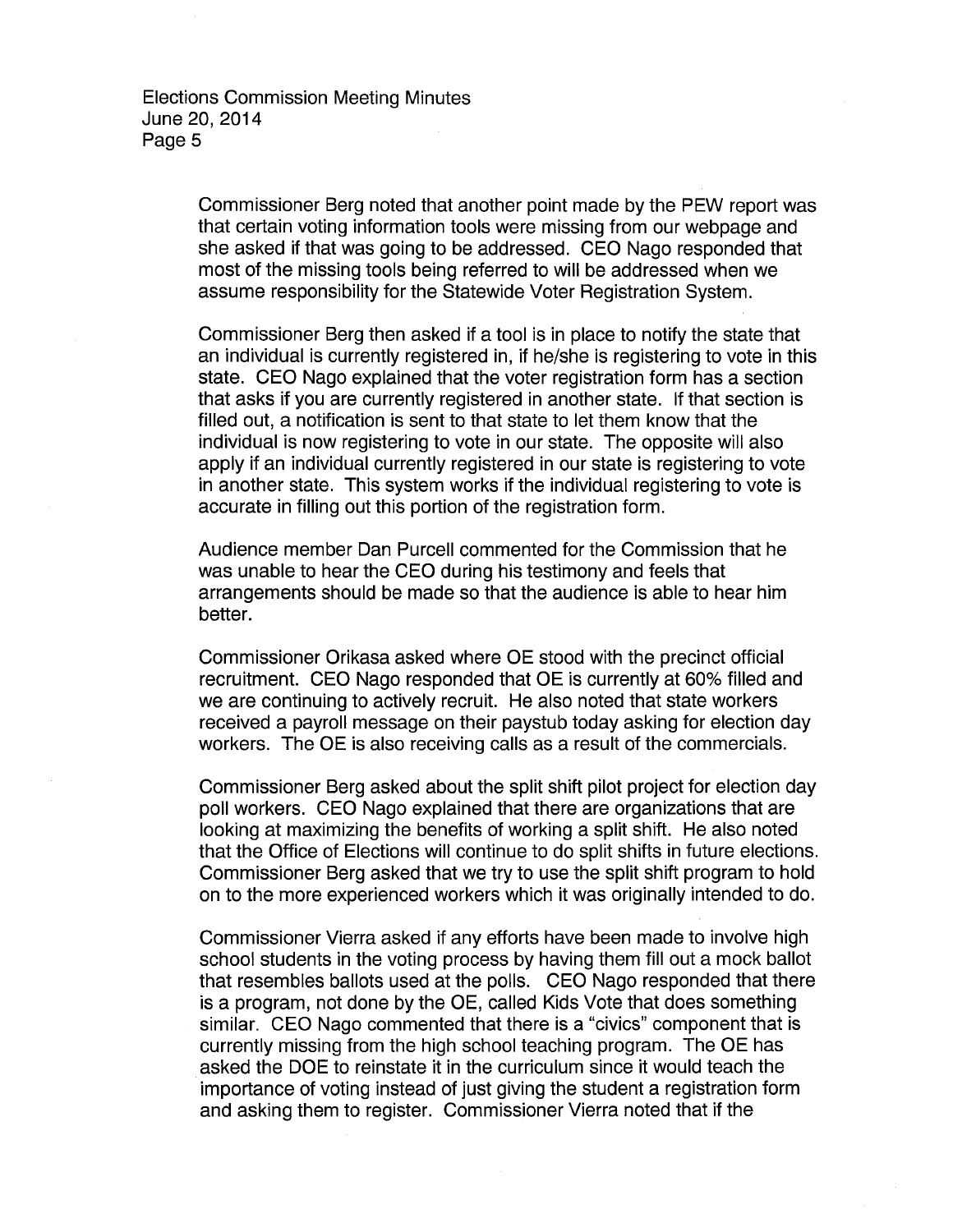> students went through the voting process they may continue to vote when they become eligible voters. He also notes that since we are the ones that answer to low voter turnouts, this may be a way to fix the problem. CEO Nago said that he will look into what can be done.

Commissioner Vierra asked what the Counting Center training currently taking place on the Big Island entails. CEO Nago responded that the Counting Center covers things from opening and counting the AB mail, tabulating ballot totals and performing various audits. He explained that recruitment and training is done for people who work in the counting center performing these duties. Commissioner Vierra then asked to explain what is meant by "Observers Test". CEO explained that various groups appoint Observers that participate in the Observers Test. The Observers basically mark ballots and run them through the counting machines to certify that the machines are working properly.

Chair Marston asked if there were any additional comments. Since there were none, he moved on to agenda item IX since agenda items VI, VII, and VIII were already discussed under agenda item no. V- Status Report from the Chief Election Officer.

VI. Review of 2014 Primary Election preparations and action, if appropriate

Please refer to the CEO Status Report under agenda item no. V.

VII. Discussion of the 2014 Elections split shift program and action, if appropriate

Please refer to the CEO Status Report under agenda item no. V.

VIII. Discussion of potential programs to increase voter turnout and action, if appropriate

Please refer to the CEO Status Report under agenda item no. V.

IX. Open Forum: Public comments on issues for the Commission's consideration for the next Commission meeting and action, if appropriate

Chair Marston noted for the audience that this item is on the agenda to give the audience an opportunity to request approval for items of discussion to be placed on the next meeting's agenda.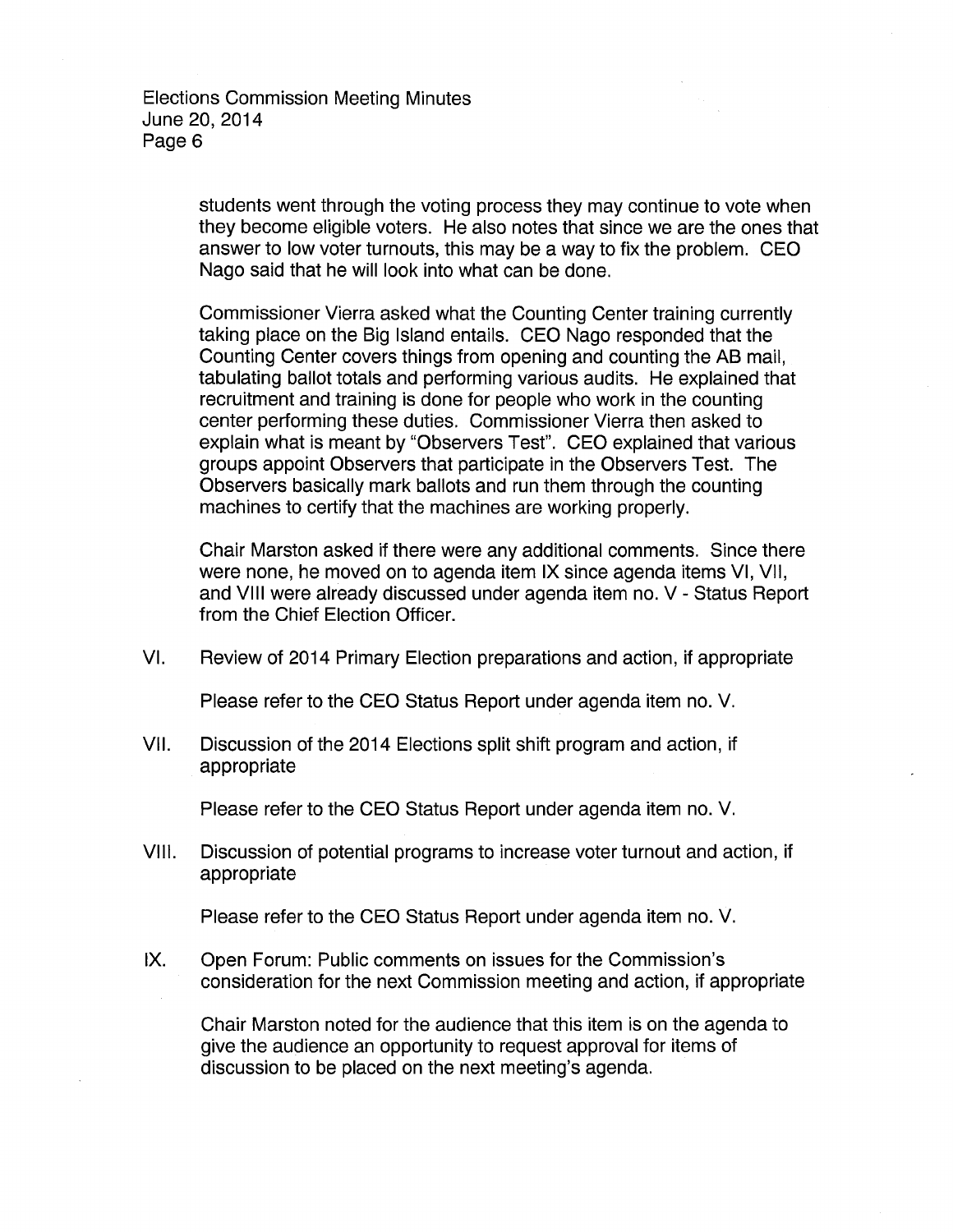Dan Purcell noted for the Commission that even though this is the State Elections Commission, it looks like a Honolulu set up. There is no video available for off island people to watch or participate in the Commission meetings. He feels one of the reasons voter turnout is bad is because the voter feels that the system is bad or corrupt. He also noted that having an Elections Commission that is inaccessible is also not helpful. He asked if the Commission welcomed public comments throughout the meeting or just in the beginning. Chair Marston answered that there are two parts to answering this. Agenda item no. IV gives the audience an opportunity to provide testimony based on the subjects that are on the agenda. Dan Purcell then commented that the agenda is vague and feels that one cannot discuss or comment on the agenda item until discussion on the agenda item is heard. He also feels that, in his opinion, the presentation for an election year was not adequate and being that this was a "state" commission meeting, the meetings are not accessible to the outer islands. Chair Marston explained that the Commission has not attempted to meet on other islands because it currently operates with no budget. The Commission has been working to make sure that the meetings and meeting materials are open and made accessible to the public. He notes that the Commission welcomes everyone and would like to see the public, including Legislators, attend meetings.

Dan Purcell commented once again that there was no substance to the meeting. Chair Marston responded that he apologized if he felt there was no substance in the discussion. The Commission's concerns and questions are aimed at making sure that the 2014 election is on tract and the OE has answered those questions. Dan Purcell asked why the closing of the early voting location on the windward side was not discussed. Commissioner Berg asked if the City Clerk was there to address this concern but the Clerk was not available.

Senator Slom noted that he has also asked the Commission to move public testimony to the later part of the agenda, after discussions have been done on the agenda items. He feels that this would be a better way to go. He also notes that he was disappointed that there was no discussion on enacted 2014 legislative bills and how they would impact the Office of Elections. He asked if the Commission would consider meeting soon after the Primary Election to address and resolve any problems before the General Election.

Chair Marston noted for the group that the Office of Elections has prepared a Primer for Elections. He added that it was an eye opener for him because it contained a vast amount of information on how elections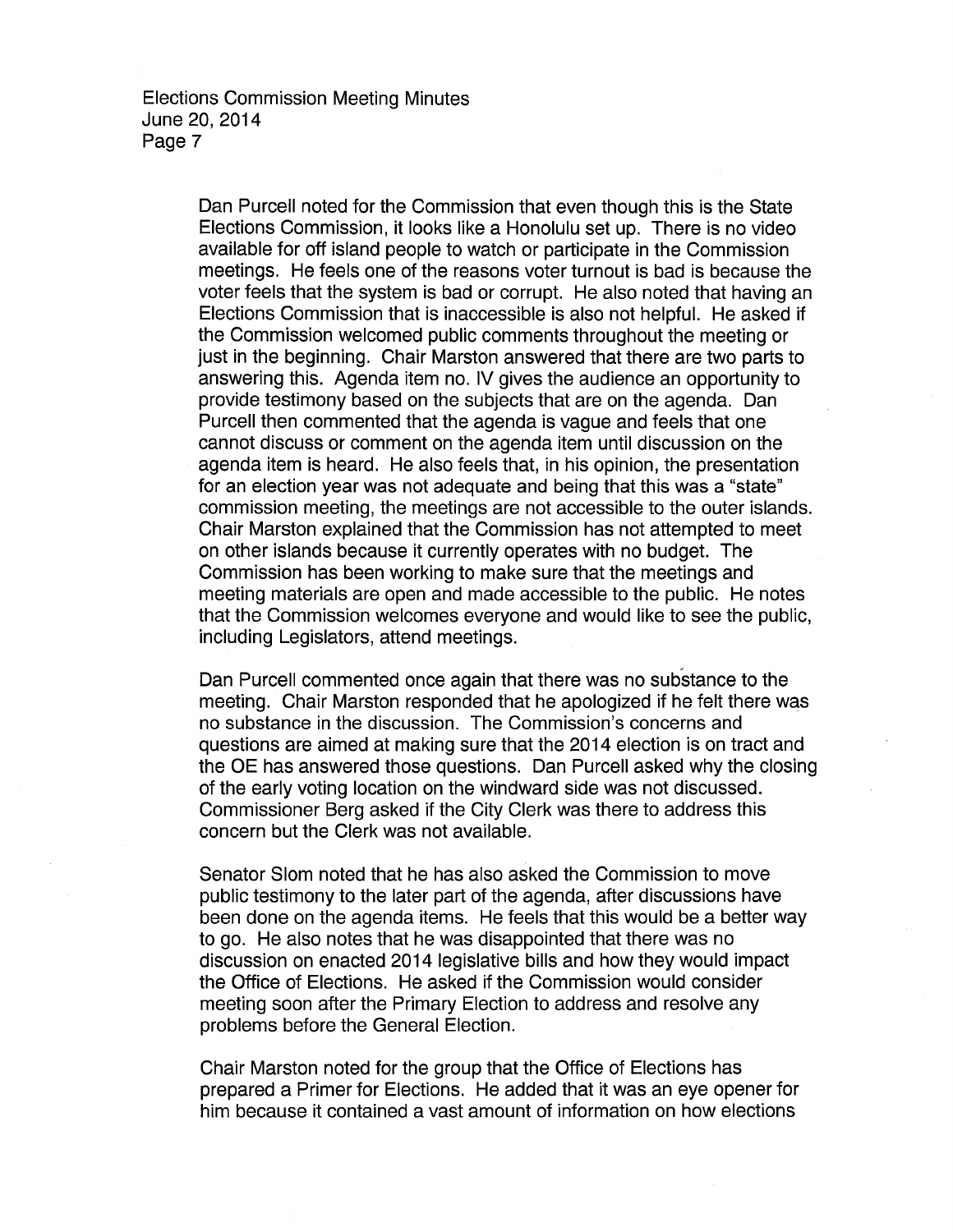> are conducted. It is available to anyone and he encourages people to get it because a great deal could be learned from it.

> Commissioner Berg asked Sen. Slom if he could possibly brief the Commission on any legislative items that he may be familiar with. Sen. Slom responded that the number one issue would be the same day voter registration bill. He knows that the bill is currently before the Governor for his signature and he wanted to get an update as to whether or not the bill was signed. CEO Nago responded that the Governor has not yet signed the bill and the bill would not impact elections until 2016. CEO Nago further noted that the two other bills that would impact the office would be one that requires a candidate, who goes over their spending limit, to report to the "Office of Elections" rather than the "Chief Election Officer". The other bill would make it a felony to provide false information on the day of the election. Neither bill has been signed.

> CEO Nago asked the Commission if they would like for him to address the closing of the Windward AB site. The Commission responded yes. CEO Nago stated that as noted in the Primer, absentee voting is the responsibility of the County Clerks, which is why he did not bring it up for discussion. The Office of Elections has nothing to do with the opening or the closing of the early vote sites. Commissioner Berg asked if the Clerk mentioned why it was closed. CEO Nago said that he heard it was a reallocation of resources to better serve the public, but he could not speak for the Clerk.

Senator Slom asked if the Status Report is available online for the public and if it would be possible to have copies available at the meetings. The Commission Secretary agreed and copies will be made available at the meetings.

Dan Purcell asked if there were any representatives from the County Clerk's Office at the meeting. Commissioner Young noted that they usually attend. Dan Purcell asked if there were any comments from any of the representatives there since we are heading into an election. Kauai County Clerk Ricky Watanabe noted that the County Clerks are not under the purview of the Elections Commission but the County does work closely with the Office of Elections during the elections. Commissioner Berg commented that the Kauai County Clerk's office is usually well represented at the Commission meetings.

With no other comments or questions, Chair Marston called for a motion to enter into Executive Session. The motion was moved by Commissioner